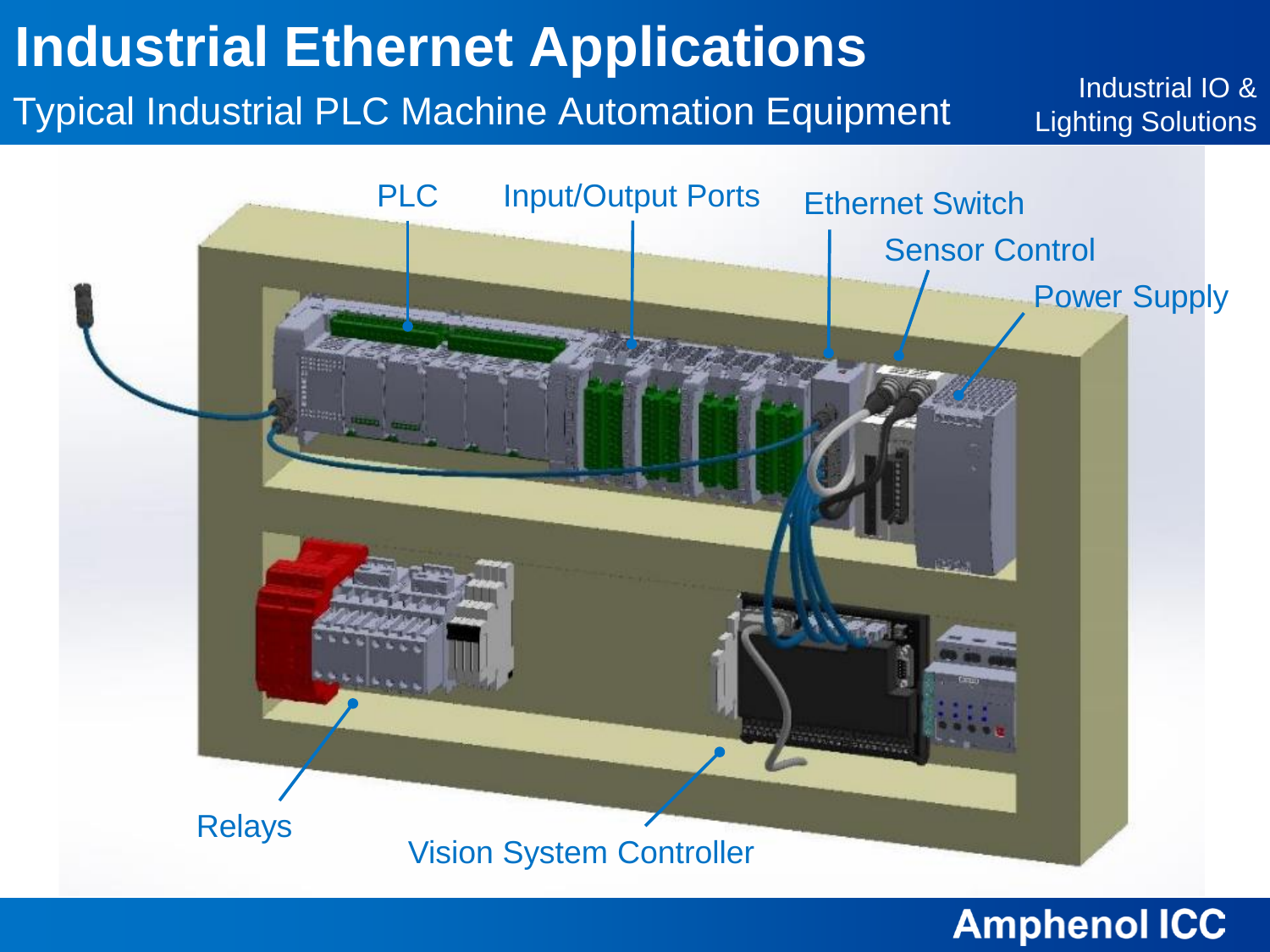# **Industrial Ethernet Applications**

Ethernet Interconnect - Industrial Automation Equipment

Industrial IO & Lighting Solutions

SPE IP20

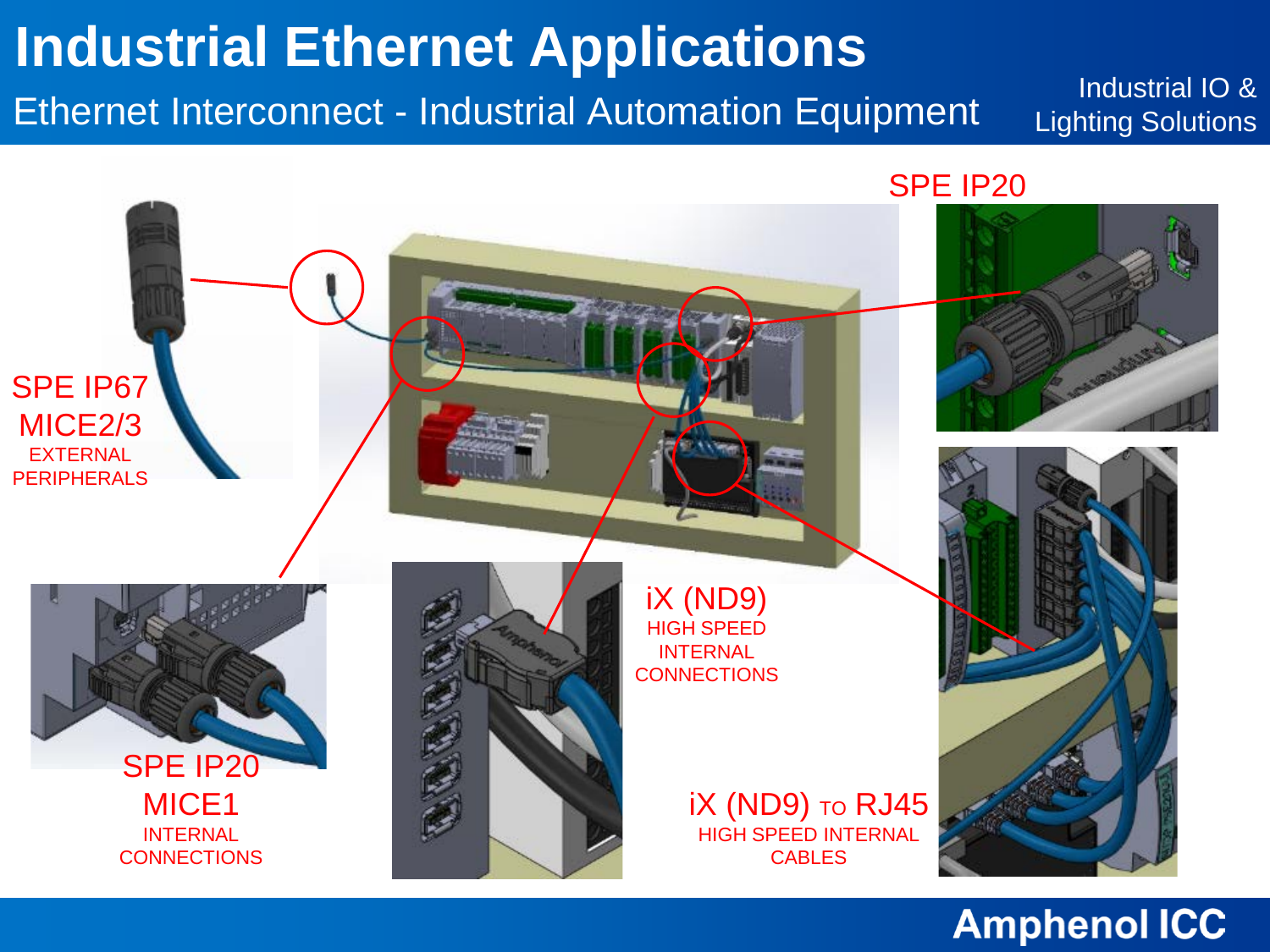## **Industrial Ethernet Applications**

Industrial Peripheral Equipment Examples

Industrial IO & Lighting Solutions

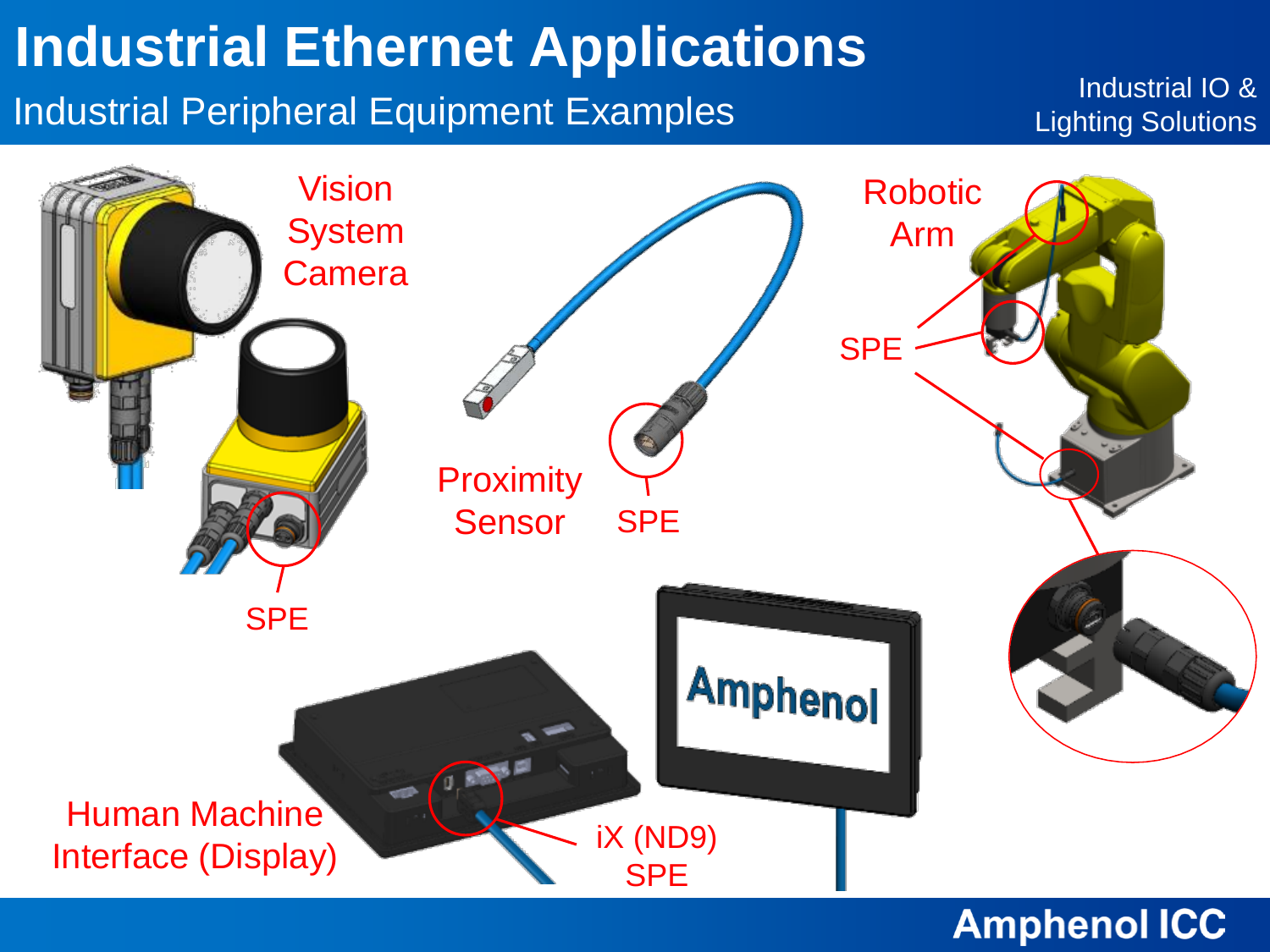# **Industrial Ethernet Solutions**

10G Ethernet in a smaller package



Industrial IO & Lighting Solutions

- ✓ Industry Spec:
	- $\triangleright$  IEC 61076-3-124 defines a 10-way, shielded, free and fixed connector series for data transmission up to 500Mhz with current capacity of 1.5A per pin.
	- $\triangleright$  Fully Licensed and intermateable with Hirose & Harting.
- $\checkmark$  Supports 4 pair Ethernet:
	- 10/100BASE-T over 100M
	- 1000BASE-T over 100M
	- 2.5GBASE-T over 100M
	- 5GBASE-T over 100M
	- 10GBASE-T over 100M
- Independently tooled products
- Plug Connector Right Angle SMT Termination **Vertical SMT Termination Intervention** IDC/Solder Termination Receptacle Connectors

- $\checkmark$  Multiple Configurations:
	- ▶ Right Angle SMT (Upright Flag, Horizontal), Vertical SMT receptacles
	- $\triangleright$  Field terminable kits for plugs. IDC and Solder termination available
	- Cable assemblies: *ix* to *ix, ix* to RJ45, *ix* to M12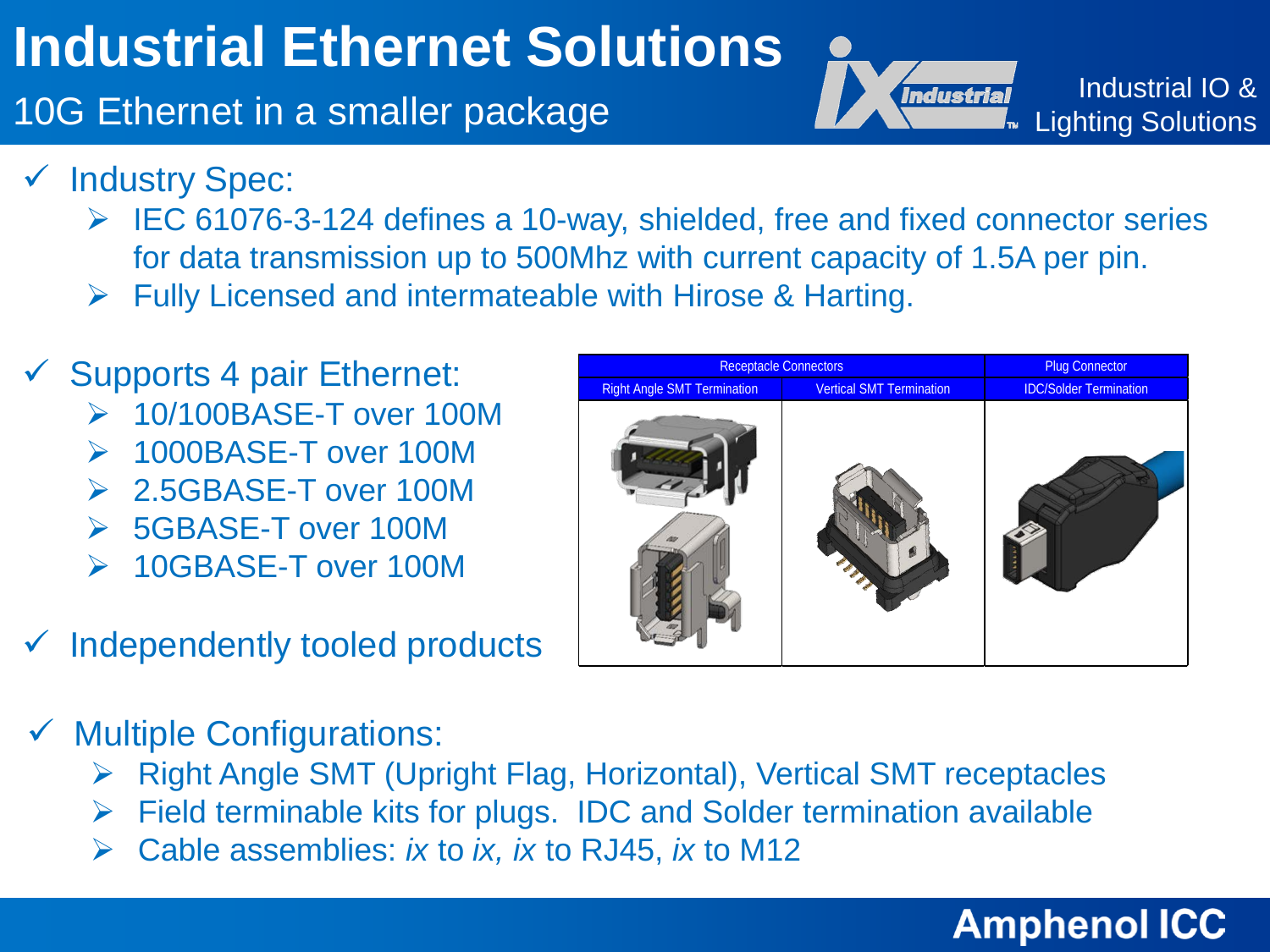# Key Features & Benefits **Industrial IO & Key Features & Benefits** *ix Industrial*



Industrial exhibits key benefits over RJ45, USB, Industrial Mini IO and other Industrial data interconnects.

- 75% smaller than RJ45
- 10mm spacing in ganged applications
- Robust, audible, 2 point metal latching to prevent accidental unplugging and damage
- $\checkmark$  Five PTH PCB R/A receptacle anchors endure shock and vibration (EN 50155)
- $\checkmark$  Keyed housing to prevent mis-mating
- $\checkmark$  360 $\circ$  shielding for EMI immunity
- IP20 rated for finger proof (EN 60529)
- 10G data rate (10GBASE-T, Cat6A)
- $\checkmark$  5000 Mating Cycles (IEC 60512-9-1)
- Field terminable plugs (IDC, Solder)
- Easy to use termination hand tool



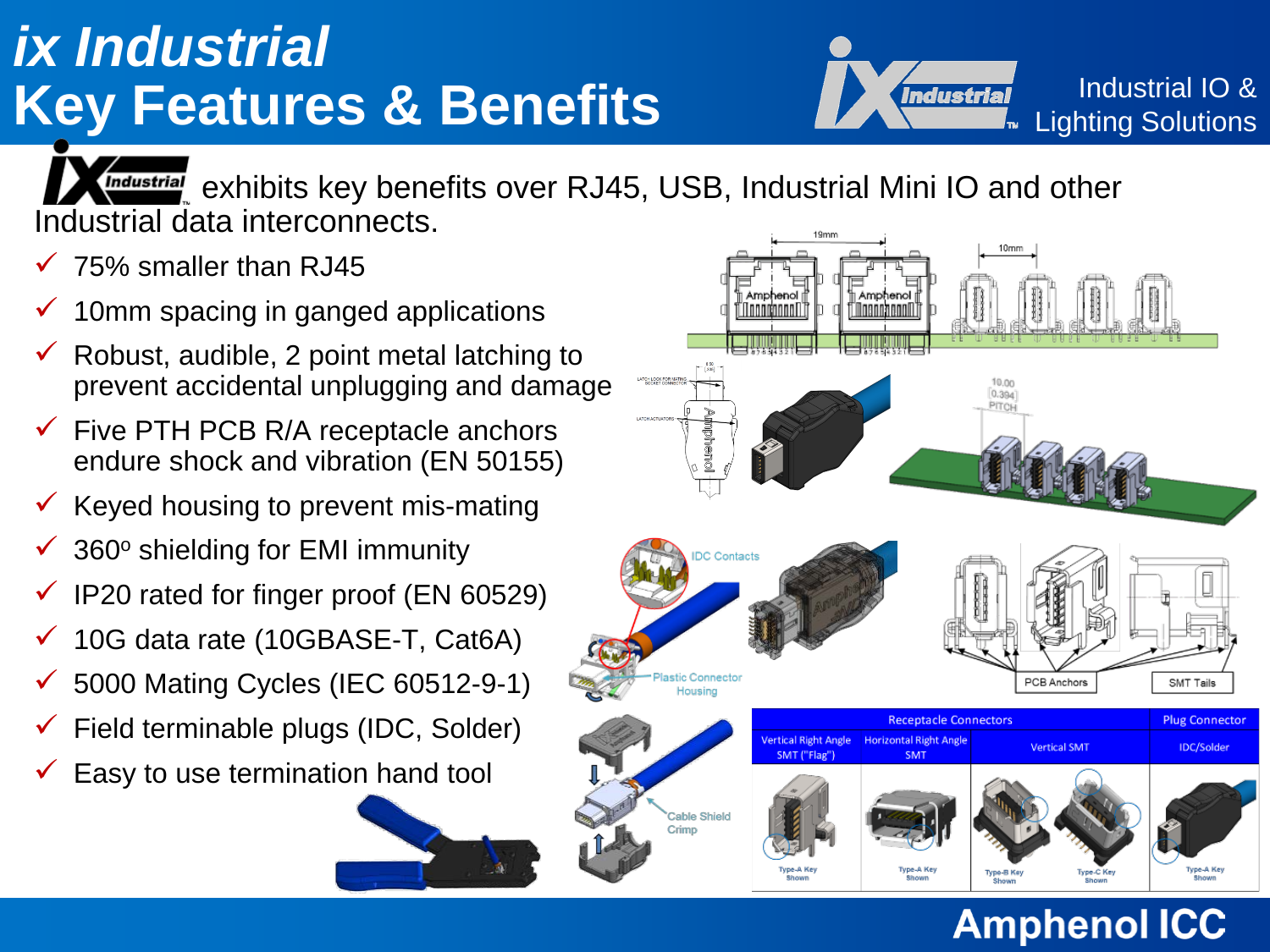## *ix Industrial* **Planned Versions Push-Pull Latching**

Industrial IO & Lighting Solutions

### *ix (ND9)*

- IEC 61076-3-124 specifies the requirements for an IP20 plug and receptacle, but does not currently provide for an IP67 sealed configuration with latching.
- Amphenol is developing an *ix* plug and receptacle that provides IP67 protection from fluid ingress and dust, as well as a positive, push-pull latch.
- The receptacle uses a jam nut to mount to a panel or housing.
- The plug connector is simply pushed onto the panel mounted receptacle connector until it snaps into position and the latch fingers engage.
- The internal face seal compression gasket provides IP67 sealing protection in the mated condition.
- Pulling on the cable itself will not disengage the latch.
- In order to un-mate the plug, the coupling ring is pulled back to disengage the latches, and the plug can then be pulled away from the receptacle.
- In the unmated condition, the panel receptacle is sealed internally, and to the panel with mounting gasket to prevent fluid incursion to the equipment.

Cable mount plug Push-Pull coupling ring Mating gasket able cap/grommet

*Industrial* 

### Panel mount receptacle

Mounting Panel gasket

Mounting jam nut

Cable assembly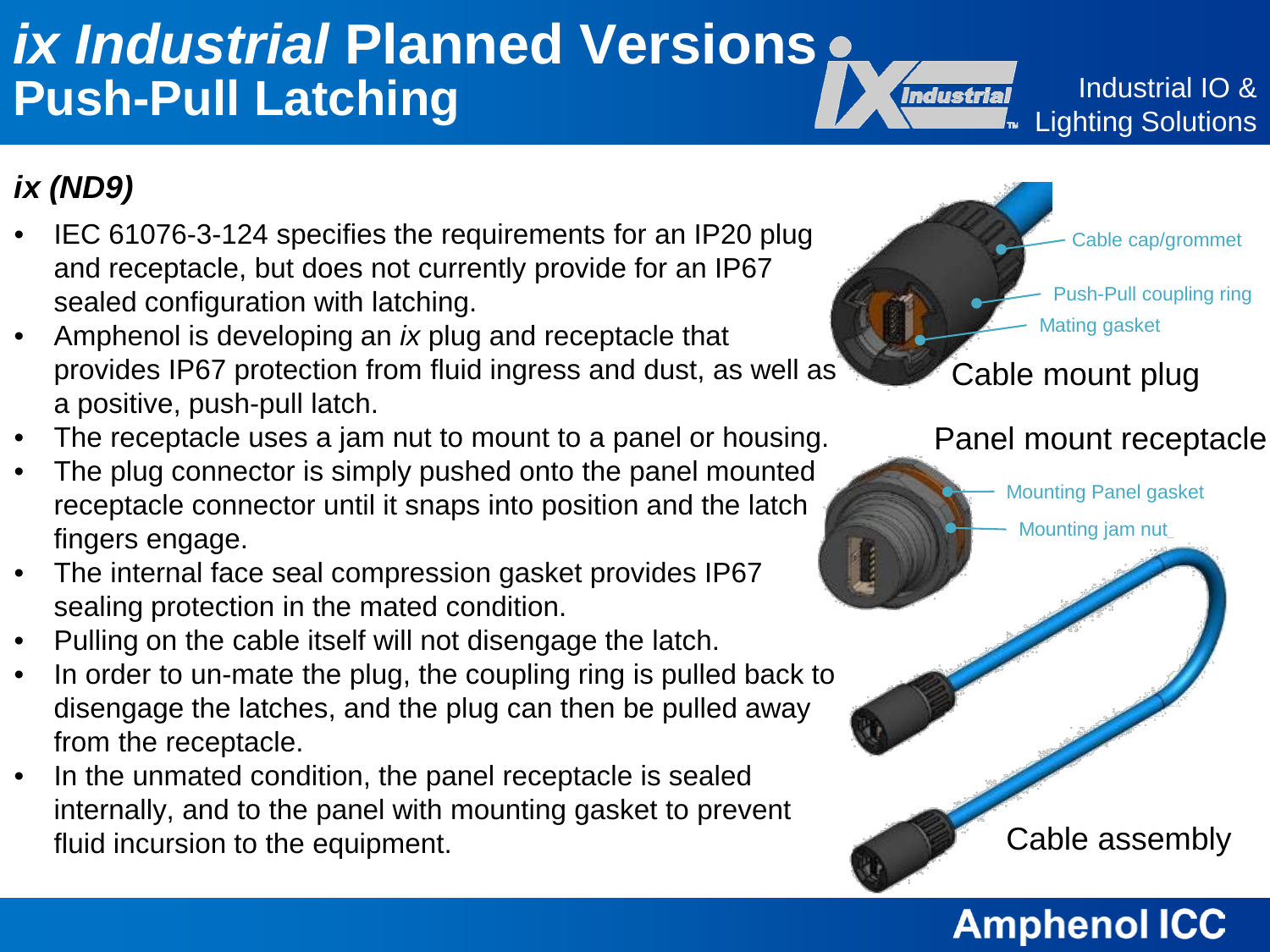# **Specifications**



Industrial IO & Lighting Solutions

#### **Electrical Characteristics**

Voltage Rating: 50 VAC max, 60 VDC max

#### **Mechanical Characteristics**

Operating Temperature:  $-55^{\circ}$ C to +85°C

#### **Signal Characteristics**

Transmission Rate: Up to 10 Gb/s Bandwidth: Up to 500 MHz

#### **Material Characteristics**

ND9 Series connectors are RoHS compliant per EU directive 2011/65/EU and amendments.

- Unless otherwise specified, the materials for each component shall be:
- Contacts: Copper alloy plated with Gold over 1.27μm (50μ") min Nickel on the mating area
- Housings / Inserts: Thermoplastic, UL94V-0 flammability rating
- EMI Shields: Stainless steel, Nickel plated (Plug) or Tin plated (Receptacle)
- Wire: Copper, metal braid / shield, PVC insulation

Current Rating: 1.5A @ 40°C (per IEC 60512-5-2, Test 5b) Initial Contact Resistance: 30mΩ max (per IEC 60512-2-1, Test 2a) Shielding Resistance: 100mΩ max (per IEC 60512-2-1, Test 2a) Insulation Resistance: 500 MΩ min @ 500 VDC test voltage (per IEC 60512-3-1, Test 3a) Dielectric Withstanding Voltage: 500 VDC (per IEC 60512-4-1, Test 4a, Method A)

Insertion / Withdrawal Force: 25N (5.6 lbs-force) maximum (per IEC 60512-13-2, Test 13b) Pull-Out Force: 80N (18 lbs-force) minimum (per IEC 60512-15-6, Test 15f) Thermal Shock: 10 cycles between -55°C and +85°C (per IEC 60512-11-4, Test 11d) Humidity: Low temperature +25°C, high temperature +65°C, cold sub-cycle -10°C, 93% humidity (per IEC 60068-2-38, Test Z/AD) Mechanical Shock: 300m/s<sup>2</sup>, half-sine shock pulses, 11ms (per IEC 60512-6-3, Test 6c) Vibration, Sinusoidal: 10Hz – 500Hz, 0.35mm, 50m/s2 (per IEC 60512-6-4, Test 6d) Mating Cycles: 5000 cycles (per IEC 60512-9-1, Test 9a)